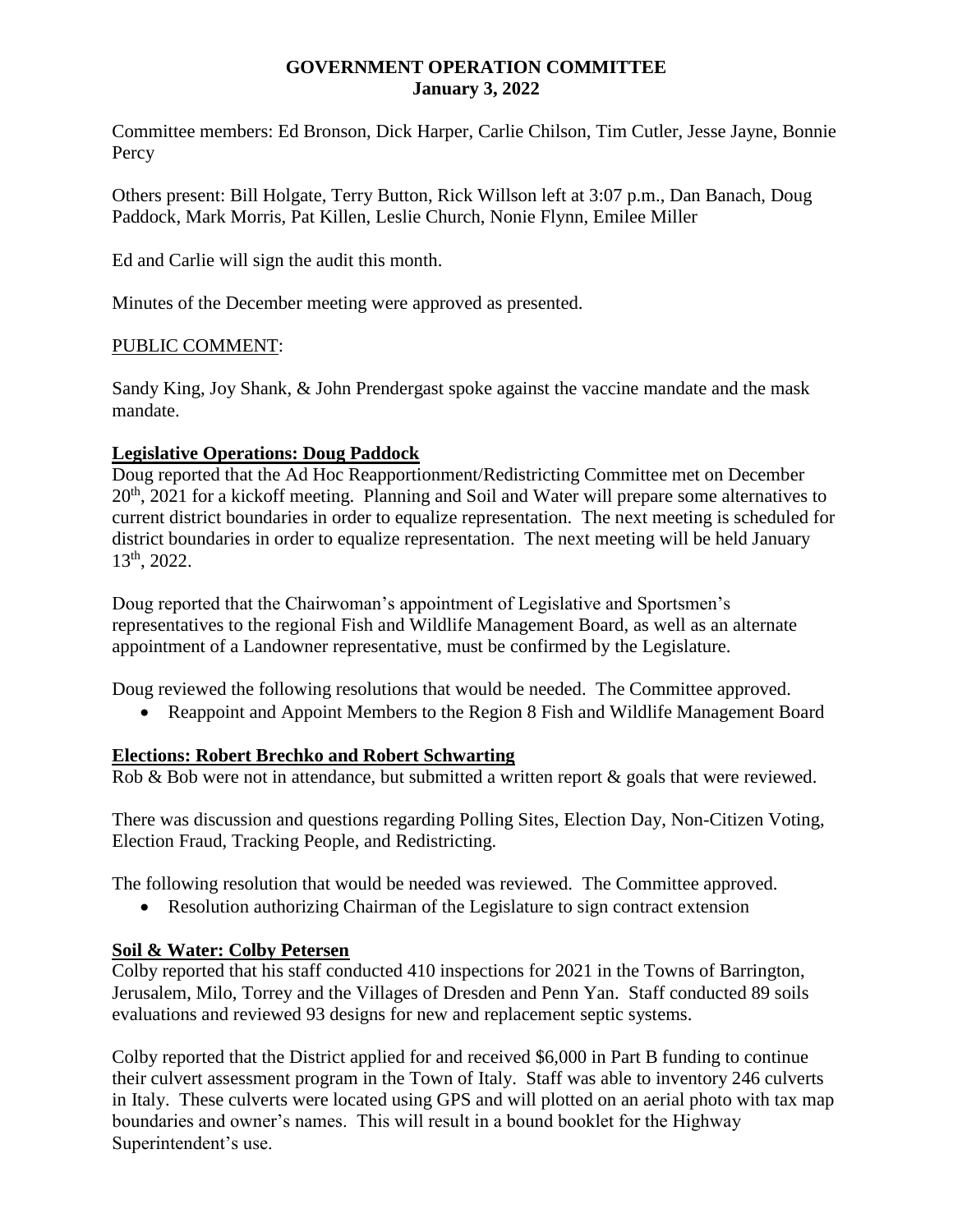Colby reviewed the completed Seneca Lake Vineyard Farm project.

# **Cornell Cooperative Extension: Arlene Wilson**

Arlene reviewed program updates highlighting the following: Pesticide Applicator Training, Cornell Vegetable Program, Nutrition Program, and Boredom Buster Kits for Youth.

There was discussion about reaching out to the Mennonites.

# **IT: Tim Groth**

Tim reviewed his monthly statistics which showed 288 calls.

Tim updated the Committee on the following projects: New Storage Area Network (SAN's) and Log 4Shell & Log4j2 Vulnerabilities.

Tim reviewed the status of his 2021 Goals and reviewed his proposed 2022 Goals.

There was discussion regarding the New York State Office of Information Technology Services sending out a newly adopted policy announcing they will no longer support hardware such as desktops, laptops, servers and network infrastructure.

Tim reviewed the following resolutions that would be needed. The Committee approved.

• Authorized Exceptions to the Procurement Policy

### **County Clerk: Lois Hall**

Lois reviewed her statistics for the office. There were 1815 DMV transaction with fees for retention collected for November 2021, \$15,543.22 with \$47,833.09 sales tax collected. CORPS internet fees collected year to date \$1,587.56. There were 2992 County Clerk transactions and \$360,711.27 was collected in fees.

Lois provided the DMV and County Clerk updates.

Lois reviewed her 2022 Goals for the DMV and County Clerk's Office.

#### **Personnel: Kerry Brennan**

Kerry reported the January collection for the Living Well is deodorant.

Kerry reported that OSHA announced on December  $17<sup>th</sup>$  that they intend to move forward with implementing the Emergency Temporary Standard (ETS) for COVID-19 Vaccine and Testing. The ETS requires employers with 100 or more employees to obtain proof of vaccination from employees or test to stay by January  $10<sup>th</sup>$ . OSHA will not issue citations for any employees who are not fully vaccinated (or if they aren't testing) prior to February  $9<sup>th</sup>$ . If the county does not take any action they will be receiving fines up to \$13,653 for each violation and up to \$136,532 for willful repeated violations.

There was discussion regarding the Vaccine Mandate and other items related to COVID-19.

The general consensus of the Committee is for Kerry to ask employees to share their vaccination status voluntarily. She will obtain copies of employee vaccination cards for proof of vaccination status of those voluntarily sharing them with her.

Kerry reported that she would like authorization to conduct an RFP for Workers Compensation Administrators.